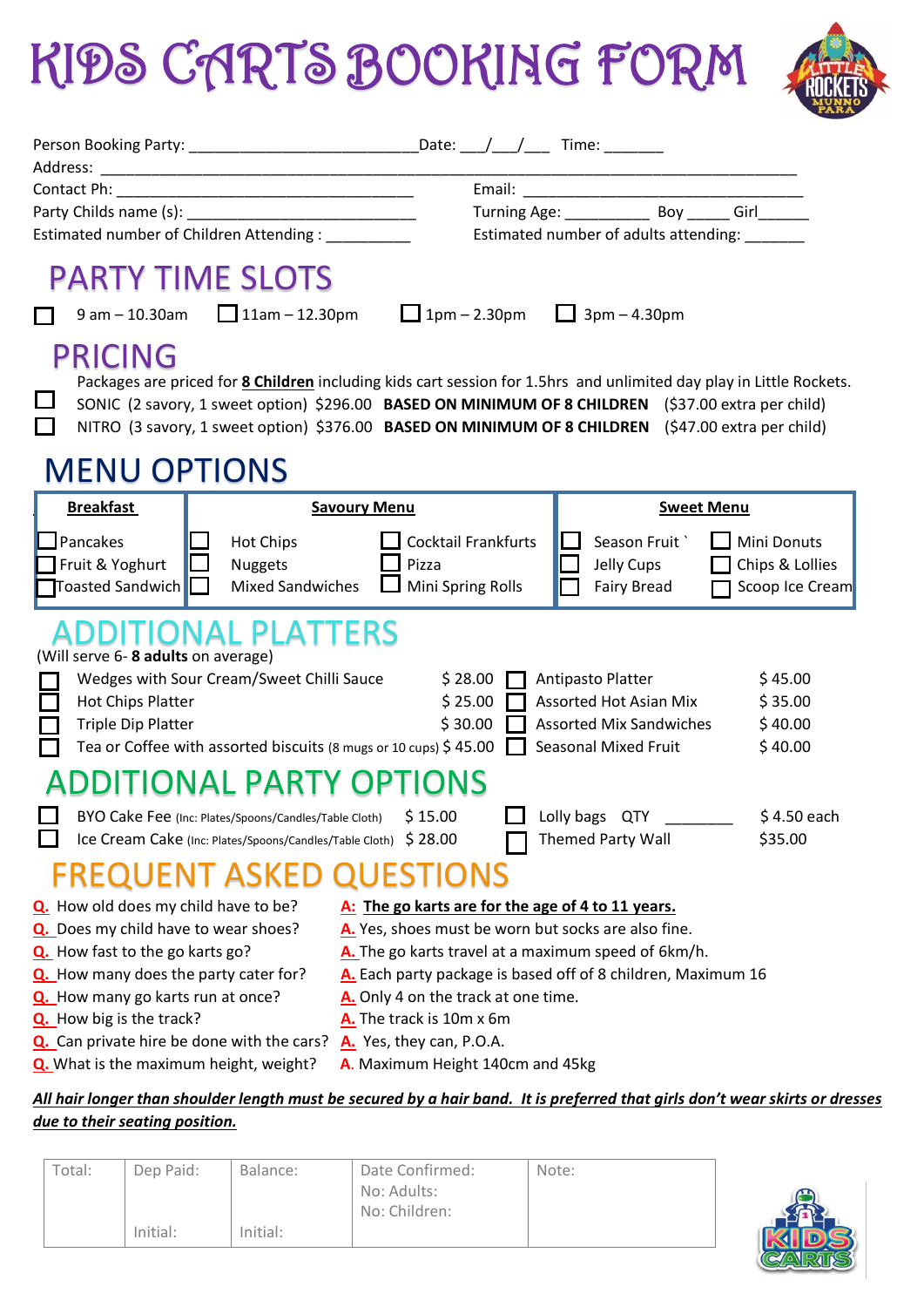## KIDS CARTS – GUEST LIST

| Party Date: \[\[\] \] \[\] \] \] \[\] \] \] \[\] \[\] \[\] \[\] \[\] \[\] \[\] \[\] \[\] \[\] \[\] \[\] \[\] \[\] \[\] \[\] \[\] \[\] \[\] \[\] \[\] \[\] \[\] \[\] \[\] \[\] \[\] \[\] \[\] \[\] \[\] \[\] \[\] \[\] \[\] \[\ |     |                      |     |  |  |  |  |  |  |
|--------------------------------------------------------------------------------------------------------------------------------------------------------------------------------------------------------------------------------|-----|----------------------|-----|--|--|--|--|--|--|
|                                                                                                                                                                                                                                |     | Boy ______ Girl_____ |     |  |  |  |  |  |  |
|                                                                                                                                                                                                                                |     |                      |     |  |  |  |  |  |  |
| $\Box$ NITRO<br>Party Package:□ SONIC                                                                                                                                                                                          |     |                      |     |  |  |  |  |  |  |
| Time Slot: $\Box$ 9 am – 10.30am $\Box$ 11am – 12.30pm $\Box$ 1pm – 2.30pm $\Box$ 3pm – 4.30pm                                                                                                                                 |     |                      |     |  |  |  |  |  |  |
| Please complete with each party guests name and age.                                                                                                                                                                           |     |                      |     |  |  |  |  |  |  |
| <b>Guest Name</b>                                                                                                                                                                                                              | Age | <b>Guest Name</b>    | Age |  |  |  |  |  |  |
| $\overline{2}$                                                                                                                                                                                                                 |     | $\overline{9}$       |     |  |  |  |  |  |  |
| $\overline{3}$                                                                                                                                                                                                                 |     | 10                   |     |  |  |  |  |  |  |
| $\overline{4}$                                                                                                                                                                                                                 |     | 11                   |     |  |  |  |  |  |  |
| 5                                                                                                                                                                                                                              |     | 12                   |     |  |  |  |  |  |  |
| 6                                                                                                                                                                                                                              |     | 13                   |     |  |  |  |  |  |  |
| $\overline{7}$                                                                                                                                                                                                                 |     | 14                   |     |  |  |  |  |  |  |

## INCLUSIONS

8 15

You will receive a dedicated party host and use of the party room for the time slot chosen unless otherwise stated. Cordial and water will be provided for children during the party hours and only in the party room. All party décor including plates, cups and table cloth will be provided. We recommend you arrive 15 minutes earlier than your nominated party time. Final party numbers and the party nominated are to be **paid in full 5 days prior** to your party date. No refunds given to children who do not arrive or cancellation of a party. A \$100.00 non-refundable deposit is payable upon booking any party. No food or drinks are to be brought into the café unless it is a birthday cake that you have nominated and paid for on your booking form. All cakes are to be **nut free.** Any dietary requirements must be notified when booking the party. If there is an item of food you would like to include in your party, please enquire so we can price it in accordingly. Gluten free food can be available upon request and maybe an additional cost. Management reserves the right of refusal and can change the party pricing and inclusions at any time without notice.

16

By completing and signing this form, it constitutes acceptance of our terms and conditions and your responsibility for all party guest's safety. I have read, understood the terms & conditions and also understand that children will be driving a motorised vehicle. Parents of party guests have been informed of that their child will be driving a motorised vehicle.

Signature: \_\_\_\_\_\_\_\_\_\_\_\_\_\_\_\_\_\_\_\_\_\_\_\_\_\_\_ Date: \_\_\_\_\_\_\_\_\_\_\_\_\_\_

Please have this form filled in and returned to us when final numbers are confirmed and paid for 5 days prior to the party date. Form can be hand delivered to 10 Unity Way, Munno Para or Emailed to: munnopara@littlerocketsplaycafe.com.au

Little Rockets Play Café Munno Para, 10 Unity Way, Munno Para 5115 email: munnopara@littlerocketsplaycafe.com.au Ph: 08 8288 9172 BSB: 015-450 Account: 4724-81471 AOG Group Pty Ltd ATF AOG Family Trust